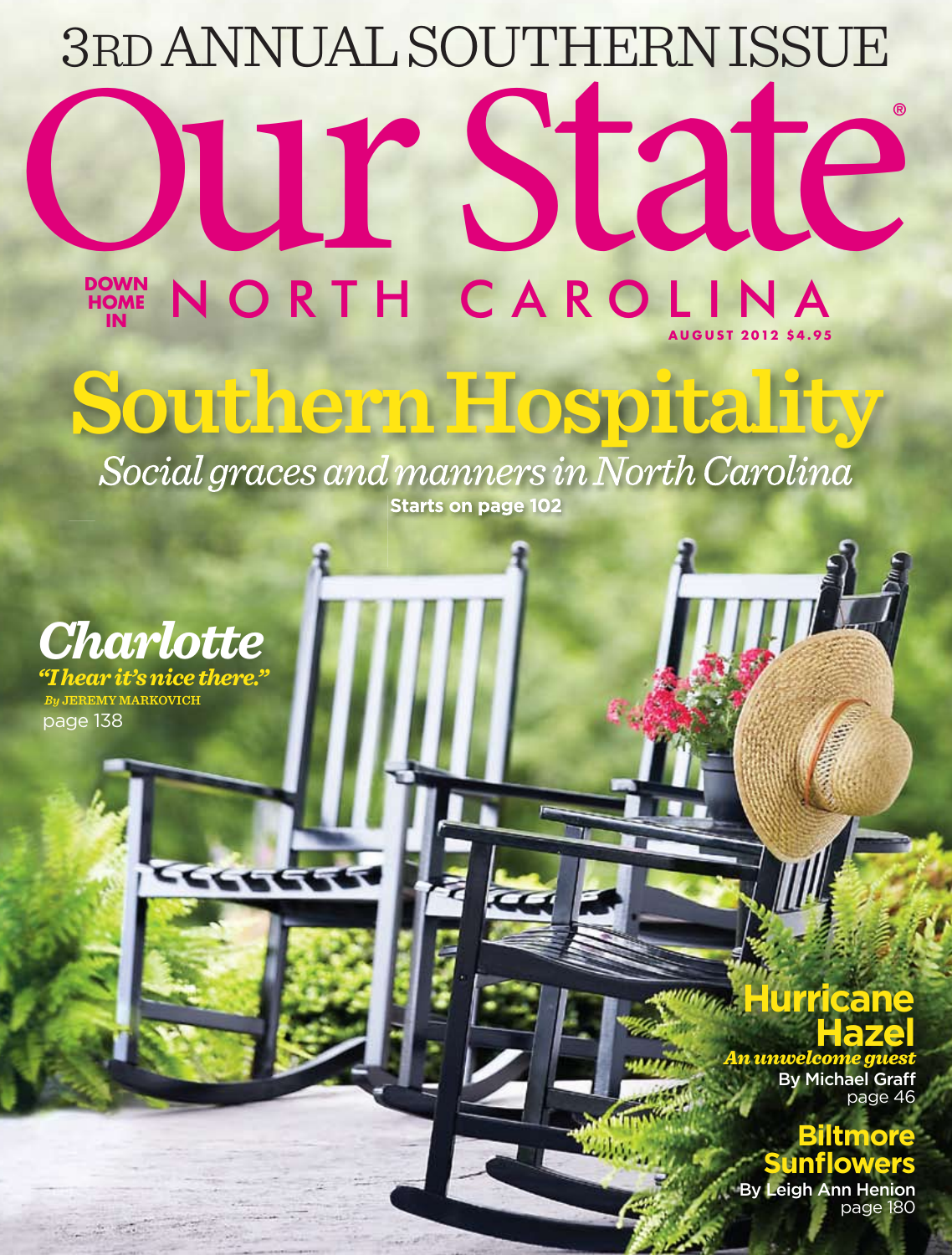# CAR0LINA CULTURE

*North Carolina's literature, music, art, and theater*



## **ARTIST The Hotel Artist**

*Twenty years ago, a painter and hotelier from Greensboro met. The result: A lifelong friendship and 800 works of art.*

**By Sarah Perry | photography by JOEY AND JESSICA SEAWELL**

**THE SKETCHES** on the backs of the chairs at Printworks Bistro in Greensboro are a dull, muted charcoal. They are of flowers of no particular kind — just flowers from an artist's mind — and the simplicity of the lines reminds you of Matisse.

You'd think the sketches were reproductions, maybe. Massproduced prints.

But they're all original, and they're all different. They're all signed at the bottom, right-hand corner in neat, cursive letters: Chip Holton.

On a Wednesday night at Printworks, you'll find Holton wearing a black T-shirt, dark Wrangler jeans, and hiking boots. He stands at the bar with a glass of red wine, and his silver hair blends in with the crowd. You'd think he was just another man.

Around the hotel, around Greensboro, around North Carolina, Holton's art blends in. You've probably never noticed it. It's on the walls of libraries, restaurants, museums. He has a portfolio so vast and diverse, he has a hard time defining himself. He once thought about hiring an agent but couldn't figure out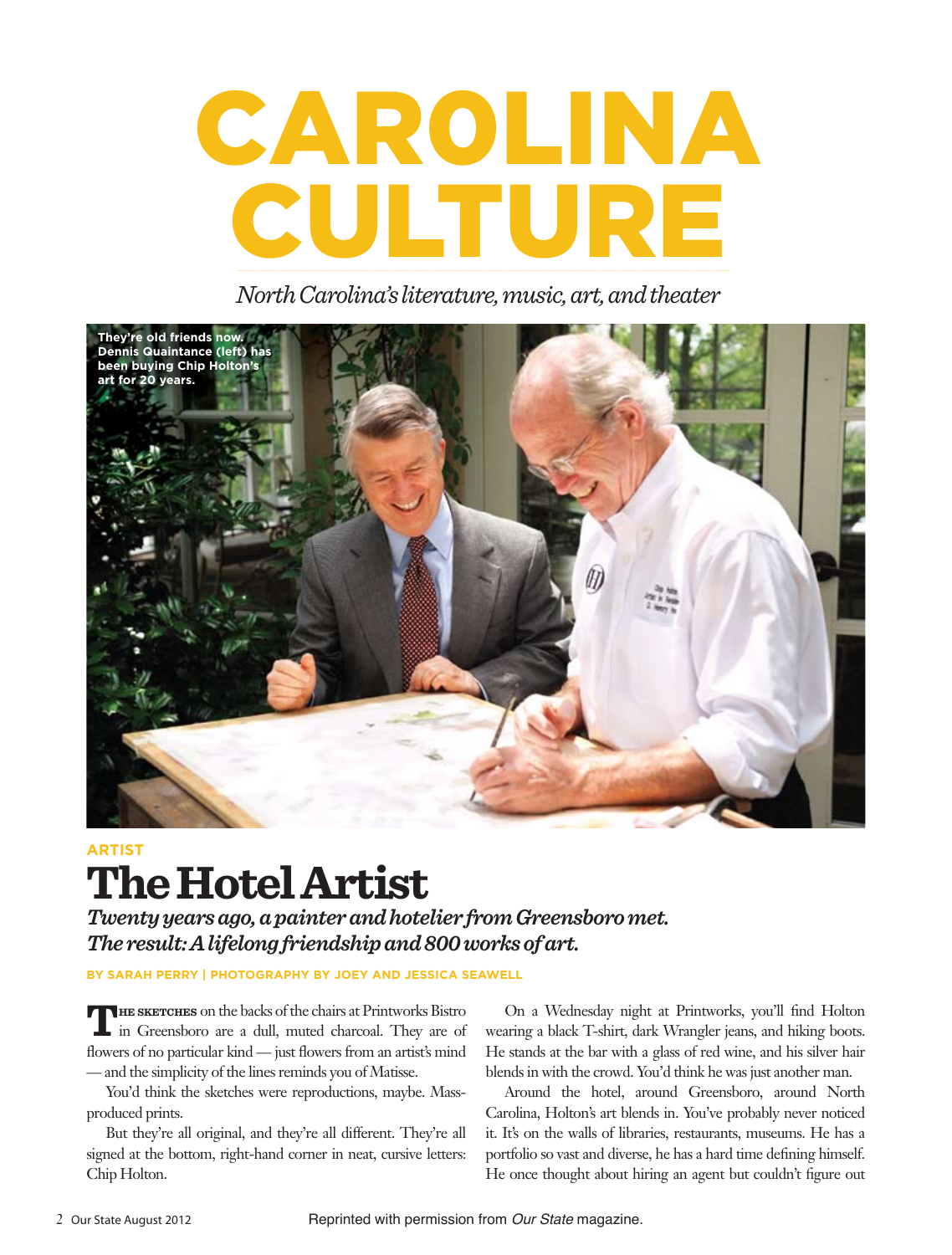

how to tell the agent what he did. He's created sketches, landscapes, watercolors, portraits, murals, sculptures. He's built houses, designed buildings. Now, he is the artist-in-residence for Quaintance-Weaver Hotels, a company that owns two luxury hotels in Greensboro. Holton's art appears in the lobbies and elevators, on the ceilings and walls. When owner Dennis Quaintance needs art, Holton is there. "I don't have to call 1-800-get-art-from-China," Quaintance says. "I've got Chip."

And it's here, at Proximity Hotel, where Holton found his focus. Not focus in style, not focus in medium, but a driving focus that forced him to finish sometimes five, 10 sketches a day. He put so much of himself into those hotel paintings that, when he finished them in 2006, he didn't know what else to do.

But he was just getting started.

#### **Floundering**

When Holton was a child growing up in Lexington, sometimes he wouldn't eat. He rode his bike around his house instead. But every time he passed his mother, she fed him a bite of cereal. Around and around he went, stopping at every lap for just a moment.

His mother was an artist; she taught her son how to draw. There are few moments in his life Holton remembers focusing with such intent as he did when he was a child, sitting on the floor, drawing for hours. In high school, his teachers took his pencil away, so he could concentrate in class.

He wanted to be an architect, but after a few classes at North Carolina State University, he says he "developed an extreme allergy" to math. He settled on philosophy instead.

After graduating, he moved to

Greensboro to study art at UNCG. While creating his thesis, a series of portraits, he found the concentration he'd had as a child. He spent hours painting without interruption.

But then he graduated, moved to Italy, and drew only when the muse hit. When he came back home to North Carolina, he thought he'd build houses for a living. When the second house he built took too long to sell, he was done with that, too. He went on to build artificial rocks and waterfalls for a zoo and every year, moved on to something else.

Then, he met Dennis Quaintance.

#### **Finding his focus**

Quaintance first heard of Holton and his art from a mutual friend, Don Rives. Quaintance was building the first Lucky 32 restaurant in 1989, and he wanted

## "He's something outside of ordinary." *— Dennis Quaintance*